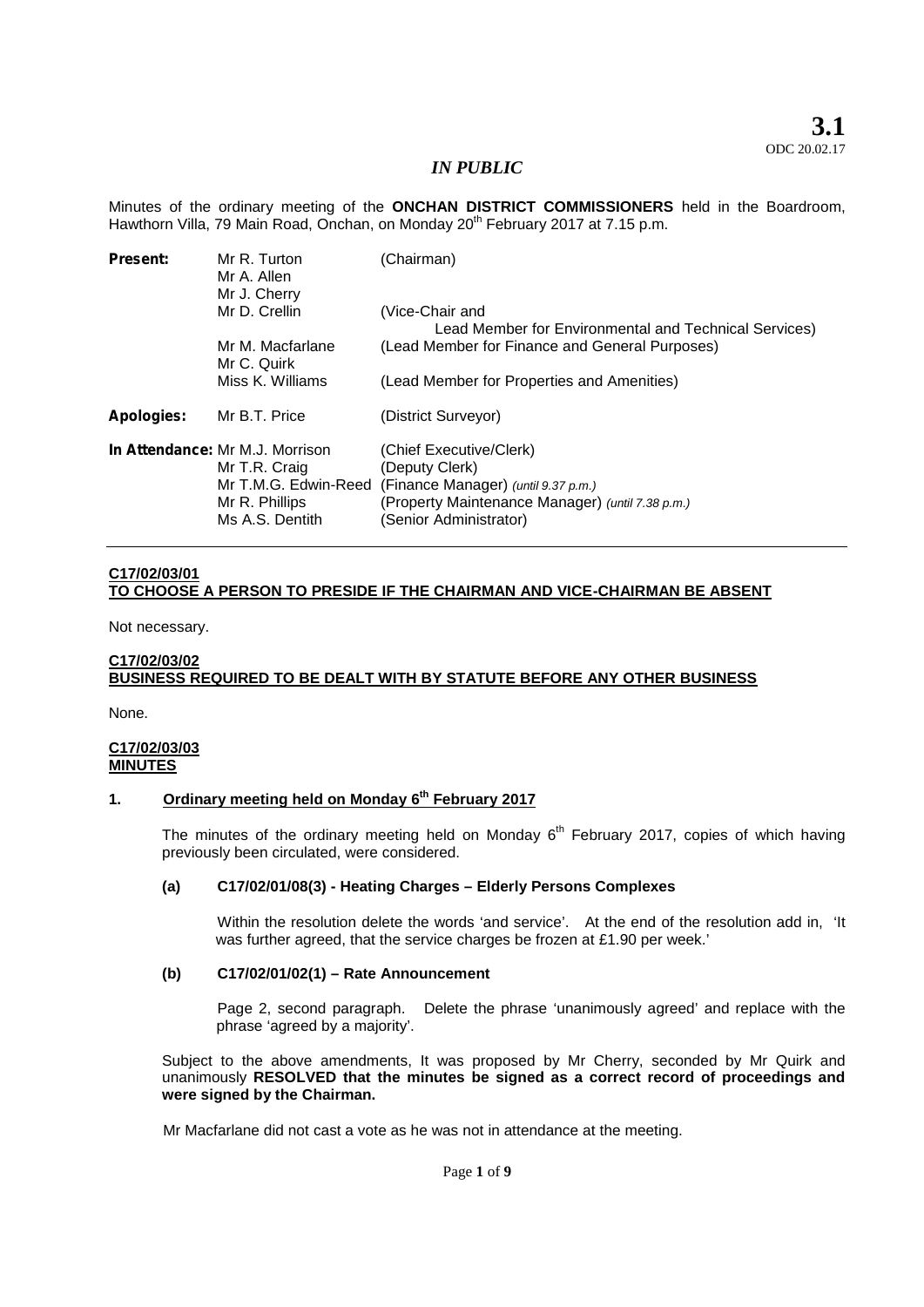### **2. Extra-ordinary meeting held on Monday 13th February 2017**

The minutes of the extra-ordinary meeting held on Monday 13<sup>th</sup> February 2017, copies of which having previously been circulated, were considered.

### **(a) C17/02/03/2 - Onchan Park and Stadium – Strategic View**

Second sentence, change to read 'The Board agreed to submit an application …'.

It was proposed by Mr Cherry, seconded by Mr Allen and unanimously **RESOLVED that the minutes be signed as a correct record of proceedings and were signed by the Chairman.**

#### **C17/02/03/04 BUSINESS ARISING NOT REFERRED TO IN THE MINUTES OF ANY SPECIAL COMMITTEES**

### **1**. **C17/02/01/14(3) – Nivison Stadium Lease**

In answer to question, the Chief Executive advised Members that the payment of rates had been received.

### **2. C17/02/01/13(5) – Groudle Glen House**

In answer to question, the Chief Executive advised that the matter will be heard before the Courts on 7<sup>th</sup> March 2017 for failure to comply with the Sewerage Act 1999.

## **C17/02/03/05 BUSINESS EXPRESSLY REQUIRED BY STATUTE TO BE DONE**

None.

#### **C17/02/03/06 BUSINESS ADJOURNED FROM A PREVIOUS MEETING**

None.

#### **C17/02/03/07 PLANNING DECISIONS/COMMUNICATIONS FROM THE DEPARTMENT OF INFRASTRUCTURE PLANNING COMMITTEE**

#### **1. Plans to the Board**

(a) The following plans were considered by the Board.

#### (i) PA 17/00097 - 18 King Edward Park

The Property Maintenance Manager advised that the application:-

- Proposed kitchen and utility extension to the front of the property and sun lounge and terrace to the rear.
- Several properties along the road including this one have garages forward of the main building.
- The proposed extension to the front does not protrude beyond the garage and therefore does not contravene any building lines.
- The rear terrace overlooks the Manx Electric Railway and would not create any overlooking to neighbours more than currently occurs.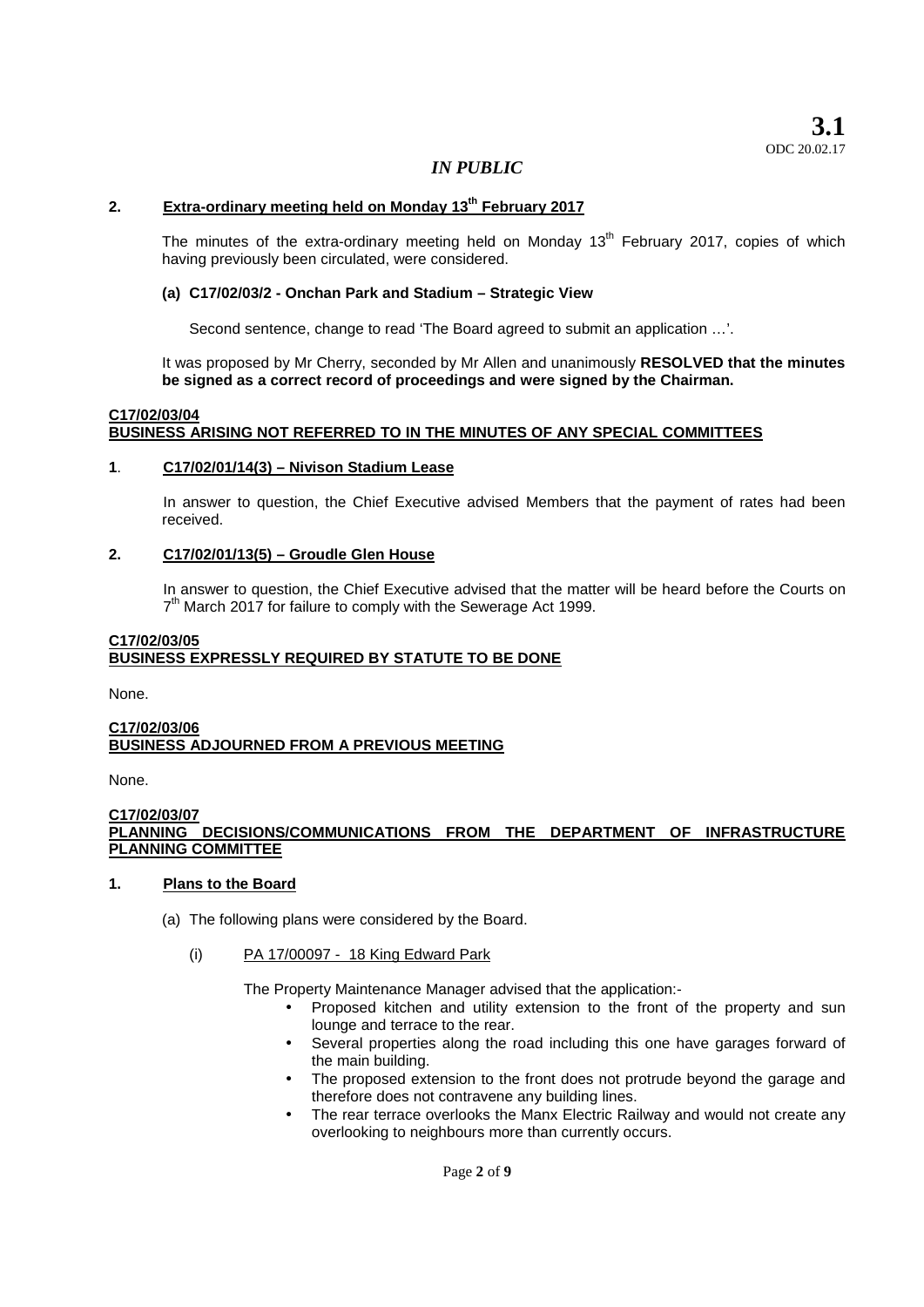It was proposed by Mr Crellin, seconded Mr Cherry, and unanimously **RESOLVED that PA 17/00097 – 18 King Edward Park be recommended for approval.**

### (ii) PA 17/00100 – 5 Furman Road

The Property Maintenance Manager advised that the application:-

- Proposed single storey extension to the rear to create additional living accommodation with a patio area beyond.
- The proposals mimic those already existing on the adjoining property.

It was proposed by Mr Crellin, seconded by Mr Allen, and **RESOLVED that PA 17/00100 – 5 Furman Road be recommended for approval.**

#### (iii) PA 17/00125 – 4 Ennerdale Avenue

The Property Maintenance Manager advised that the application was for a proposed replacement conservatory with a larger single storey flat roof extension for kitchen/dining room.

It was proposed by Mr Crellin, seconded by Mr Cherry, and **RESOLVED that PA 17/00125 – 4 Ennerdale Avenue be recommended for approval.**

#### (iv) PA 17/00123 – Ballakaighen Farm, Whitebridge Road

The Property Maintenance Manager advised that for the application:-

- Permission was granted in February 2016 for the demolition of existing buildings and replacement with a new shed.
- This application proposes amendments to that approved by increasing the size by 193m² (22%) and altering the finishes to a grey roof in lieu of green, profiled metal cladding in lieu of timber and upvc windows in lieu of wooden.
- These finishes are proposed to match adjacent buildings on the site.

After discussion, it was proposed by Mr Crellin, seconded by Mr Cherry, and **RESOLVED that PA 17/00123 – Ballakaighen Farm, Whitebridge Road be recommended for approval.**

#### **2. Planning Communications**

None.

### **C17/02/03/08 FINANCE AND GENERAL PURPOSES MATTERS**

#### **1. Rate Arrears**

The following matter was considered in committee and transferred to the public domain.

Report of the Finance Manager dated 15<sup>th</sup> February 2017, having previously been circulated, was considered. The Finance Manager advised that a number of debtors have been taken to the Small Claims Court, and gave an update of payments received since the last report.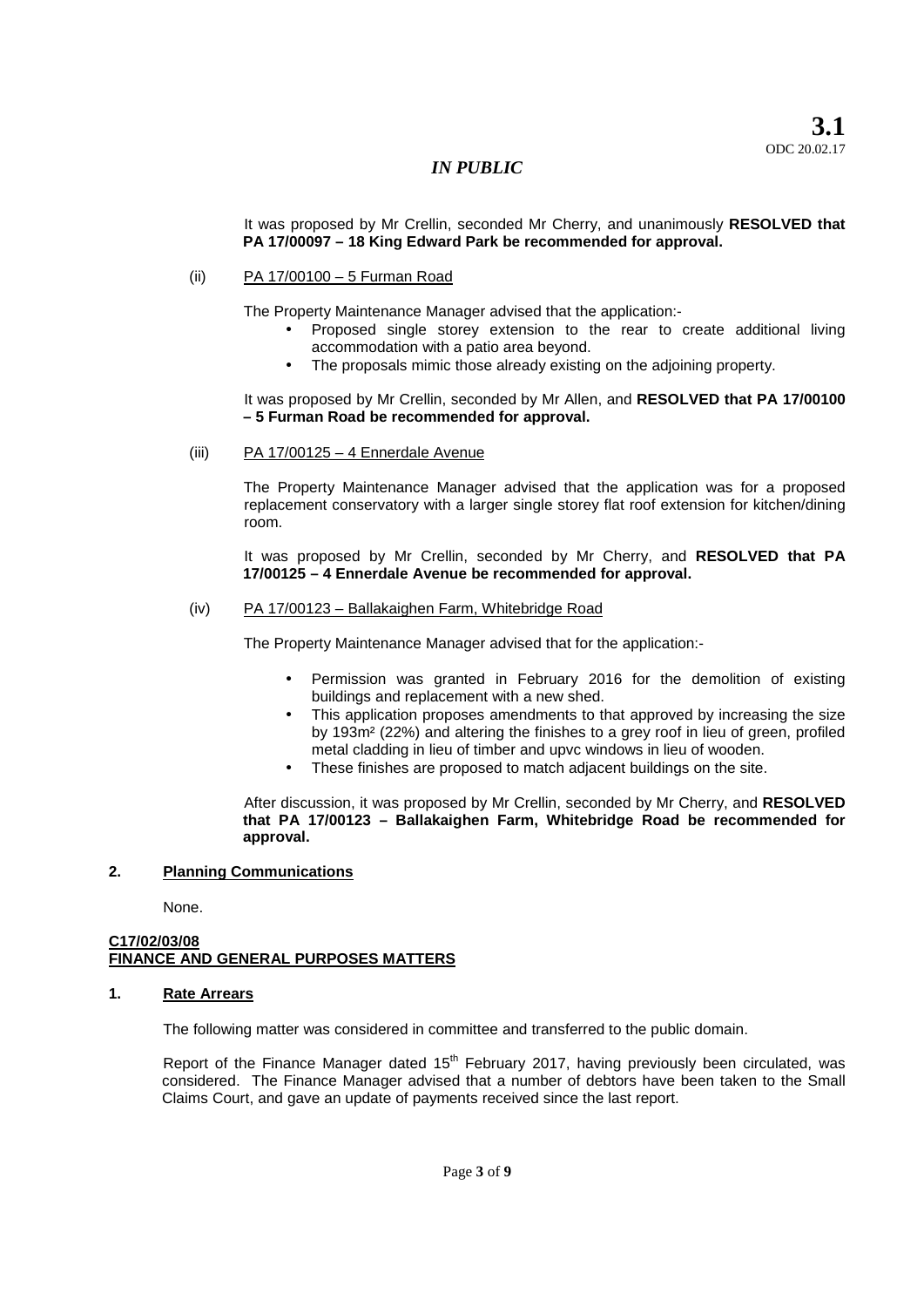**3.1** ODC 20.02.17

## *IN PUBLIC*

In answer to question, the Finance Manager informed Members that the normal recovery processes are carried out. When these have not been successful the debt is referred to the Small Claims Court as a last resort, any costs incurred are recovered as an additional charge. If Judgement and Execution is granted, then the Authority are a known creditor for recovery of the debt once the property is sold.

In answer to comment, the Deputy Clerk advised that once a judgement is recorded against the debtor it would affect their ability to gain credit in other areas. As with the rent arrears process, this highlights that if you have a debt with the Authority it will be pursued and not be written off.

In answer to comment, the Finance Manager advised that the three payments received since the end of January had all been through the Small Claims Court process.

#### **2. Rent Arrears**

The following matter was considered in committee and transferred to the public domain.

Report of the Finance Manager dated 15<sup>th</sup> February 2017, having previously been circulated, was discussed.

The Finance Manager advised that the reduction in the reported rent arrears figure was not unexpected after the increase over the Christmas/New Year period.

In answer to question, the Deputy Clerk explained the Notice to Quit procedure and clarified the resolution of the Board that once a debt has been cleared after a Notice to Quit has been issued, that the tenancy will be renewed on a five year fixed term tenancy. The conduct of the tenancy including rent payments will be taken in to account as part of the review of offering a further five year fixed term tenancy.

### **C17/02/03/09 REPORT FROM THE CLERK OR OTHER OFFICER**

#### **1. Tour of District – His Excellency the Lieutenant Governor**

The following matter was considered in committee and transferred to the public domain.

Report of the Senior Administrator dated 9<sup>th</sup> February 2017, having previously been circulated, was discussed.

Members agreed that a buffet lunch be organised at the Onchan Youth and Community Centre. Guest list will be circulated to Members prior to issue of invitations.

The Chairman requested that this be left on the agenda for updates.

#### **2. Onchan Park – Strategic View**

The amended report of the Chief Executive, having previously been circulated was discussed further.

Members were asked to give any comments to the Chief Executive by close of business on 23rd February, to enable a press release to be issued on Friday  $24<sup>th</sup>$  February 2017 regarding the public consultation for the future of Onchan Park. This will be also released through the website and social media.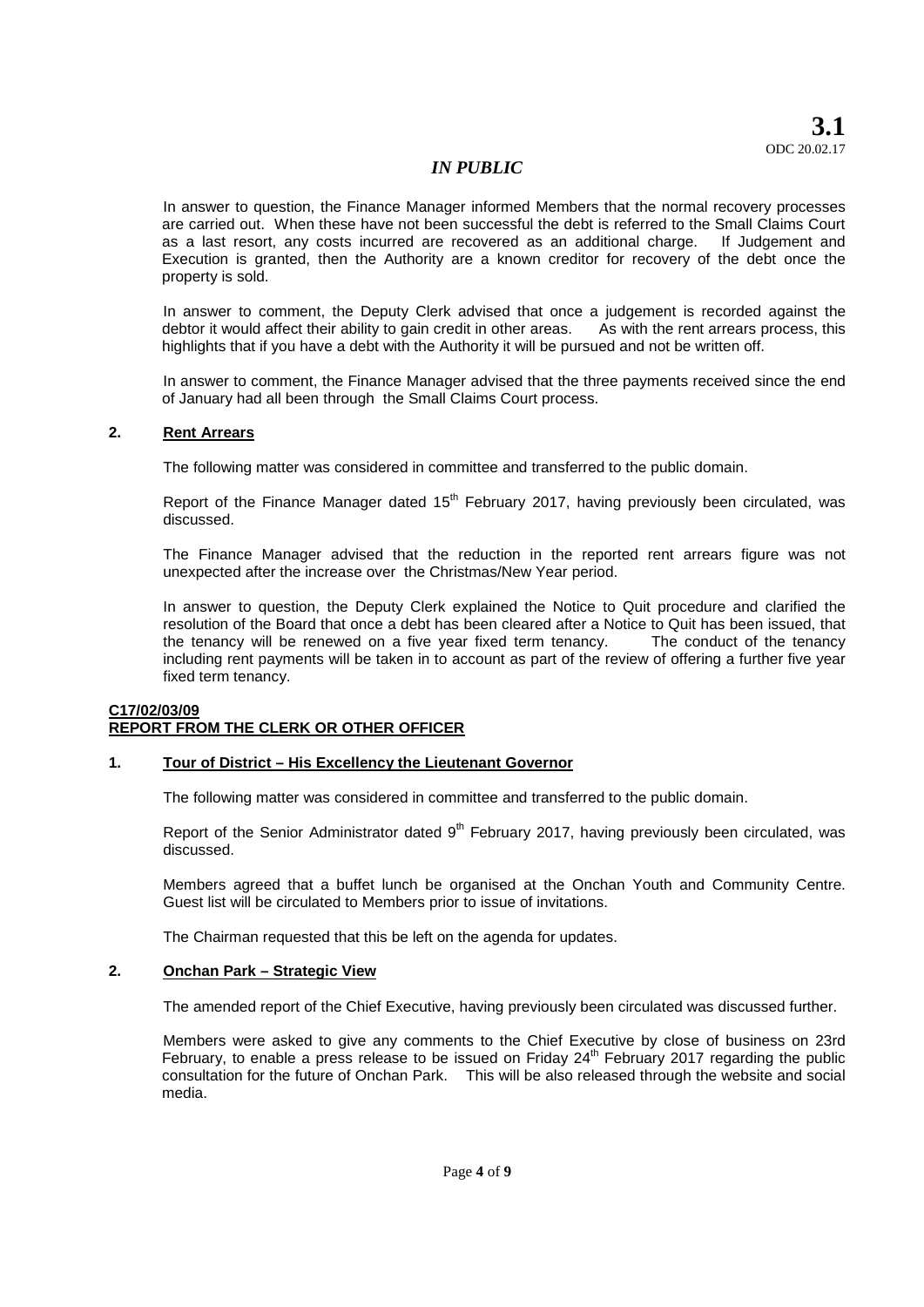The Chairman requested that it would be appreciated if Members could make themselves available for the consultation which will take place in the Harvey Briggs Onchan Library on the morning of Saturday 18th March 2017.

## **3. Action List**

The following matter was considered in committee and transferred to the public domain.

The action list, having previously been circulated was considered, and the following points were discussed:-

### (a) **Local Authority Transition**

Members requested that the Chief Executive invite the Minister of the Department of Infrastructure to a meeting of the Board.

### (b) **Affordable Housing – Future**

Discussion ensued with regard to the clarification of the terms in housing for 'care' and 'extra care'.

The Deputy Clerk informed Members that the terms are used for providing more care and extra care in the community and are the next two steps beyond Elderly Persons Housing before full-time nursing care. This is a recognised facet of care in the UK. For example:-

- 'Care' package is an individual who perhaps has a home help twice a week.
- 'Extra Care' is an individual who perhaps requires a nurse to change an oxygen cylinder.

#### (c) **Anti-Social Behaviour**

In answer to comment, the Deputy Clerk advised that there had been very little anti-social behaviour since Christmas.

#### (d) **Recycling Stations**

Members requested that an update be brought to the Board.

## (e) **Surface Water Flooding - Laurel Avenue, Ashley Park, Hackett Close**

The Chairman requested that the Chief Executive seek an update from the Department of Infrastructure.

## (f) **Quarterly MHK's Meeting**

It was agreed that the next quarterly meeting would be held on a separate evening to the Board Meeting.

Members gave thanks for the work carried out on the action list.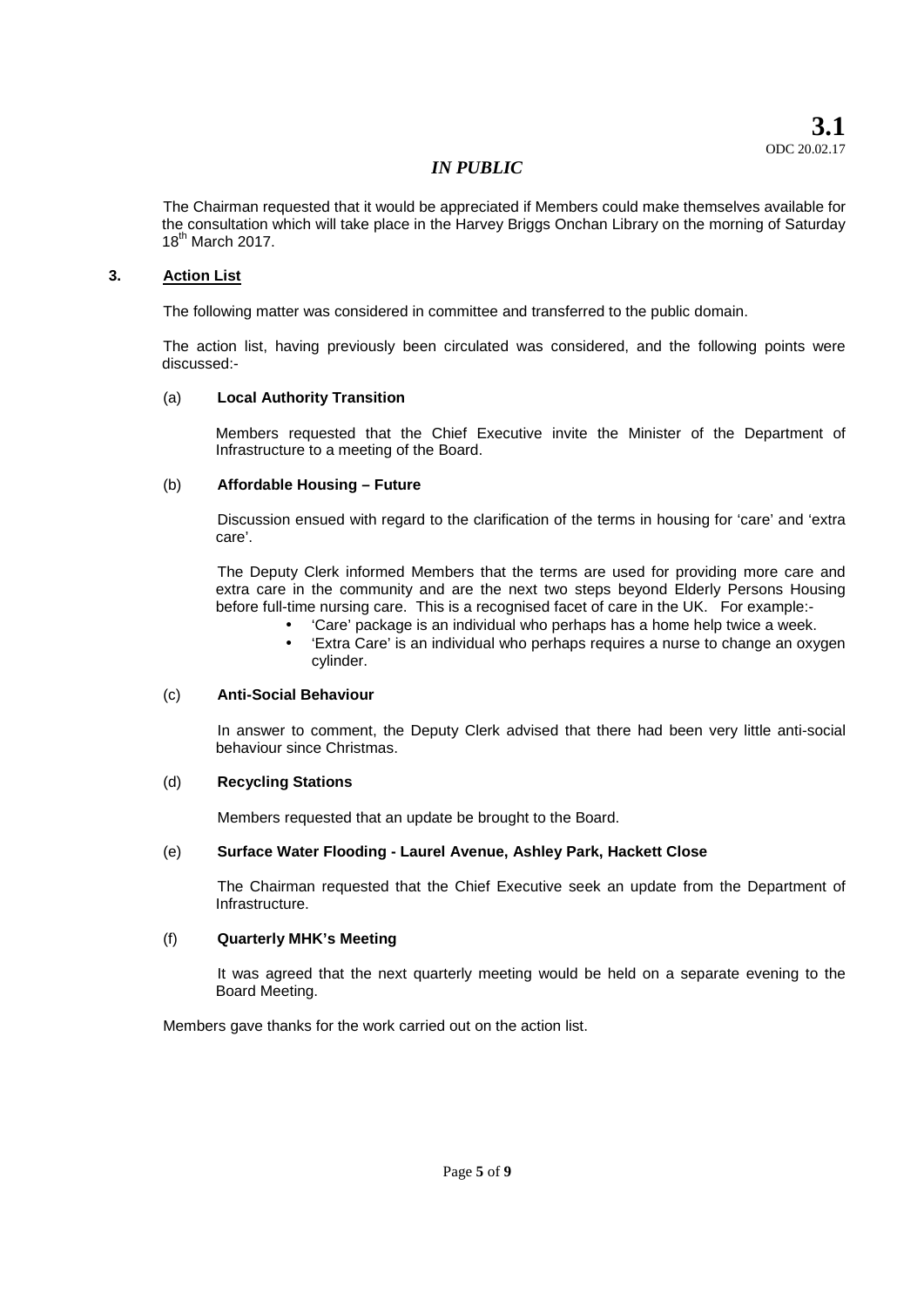## **C17/02/03/10 LETTERS, PETITIONS, MEMORIALS AND OTHER COMMUNICATIONS**

### **1. Kenyon's Café**

Correspondence received dated 15<sup>th</sup> February 2017 from the Secretary of Kenyon's Café, having previously been circulated was considered.

After a brief discussion, it was agreed that the Chief Executive arrange a meeting for Members with representatives from Kenyon's Café to meet on site where it was felt many of the questions raised in correspondence would be answered.

#### **2. Communications, Compliments and Complaints**

Members received a briefing and demonstration of a new computer system. That a report be presented to the Board in April detailing the analytical information and what has been carried out to improve the internal communication. <sup>[amended by ODC 03/03/07]</sup>

#### **C17/02/03/11 QUESTIONS**

None.

#### **C17/02/03/12 MOTIONS**

None.

#### **C17/02/03/13 ENVIRONMENTAL AND TECHNICAL SERVICES MATTERS**

#### **1. C17/02/01/13(4) - Groudle Glen House**

This matter was considered earlier in the meeting.

#### **C17/02/03/14 PROPERTIES AND AMENITIES MATTERS**

## **1. Commissioners' Surgery**

The Deputy Clerk advised that there had been three callers to the Commissioners' Surgery held on  $7<sup>th</sup>$ February 2017. Arising therefrom:-

#### (a) **TG 386**

The transfer applicant had suggested that the two flats at 23 and 23a Main Road be knocked through to create one property to house their family and grandmother.

Members agreed that this suggestion was not financially viable.

After a brief discussion, it was agreed that the District Surveyor prepare a report on this Victorian property and that Deanwood be requested to undertake a property valuation.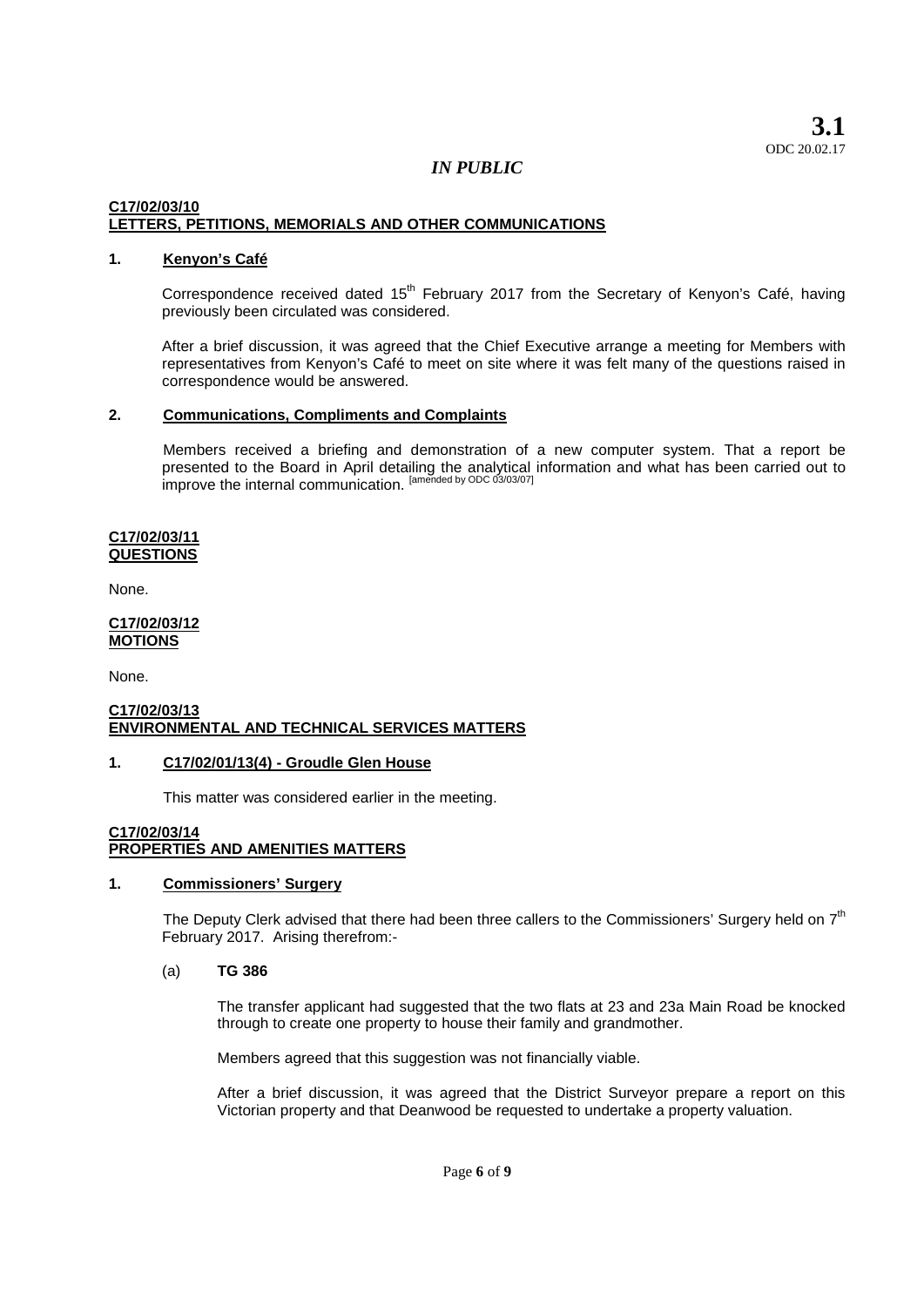# **(b) TG 403**

Members were advised that the applicant was on the transfer waiting list for a bungalow accommodation.

In answer to question, the Deputy Clerk explained the factors that are taken into account when considering a transfer application.

It was suggested that the transfer applicants be invited in to speak with the Housing Team.

### **2. Draft Repairs Policy**

The following matter was considered in committee and transferred to the public domain.

The report of the Deputy Clerk dated  $8<sup>th</sup>$  February 2017, having previously been circulated was considered.

It was agreed that staff might take into account the circumstances of the tenant and use their discretion regarding recharging for repairs. Where this cannot be agreed, then the tenant can appeal to the Board of Commissioners.

In answer to question, Members were advised property inspections were being carried out on a rolling basis.

#### **3. Draft Access and Eligibility Criteria – General Housing**

The following matter was considered in committee and transferred to the public domain.

It was agreed that the consultation document would be considered at the next meeting of the Board.

#### **4. 12 Elm Tree Road – Lease**

The following matter was considered in committee and transferred to the public domain.

The Chief Executive advised that due diligence checks had been carried out on the proposed interested party.

It was proposed by Mr Crellin, seconded by Mr Cherry, and unanimously **RESOLVED that a five year lease for 12 Elm Tree Road be granted to the proposed tenant.**

#### **C17/02/03/15 CHAIRMAN'S ANNOUNCEMENTS**

None.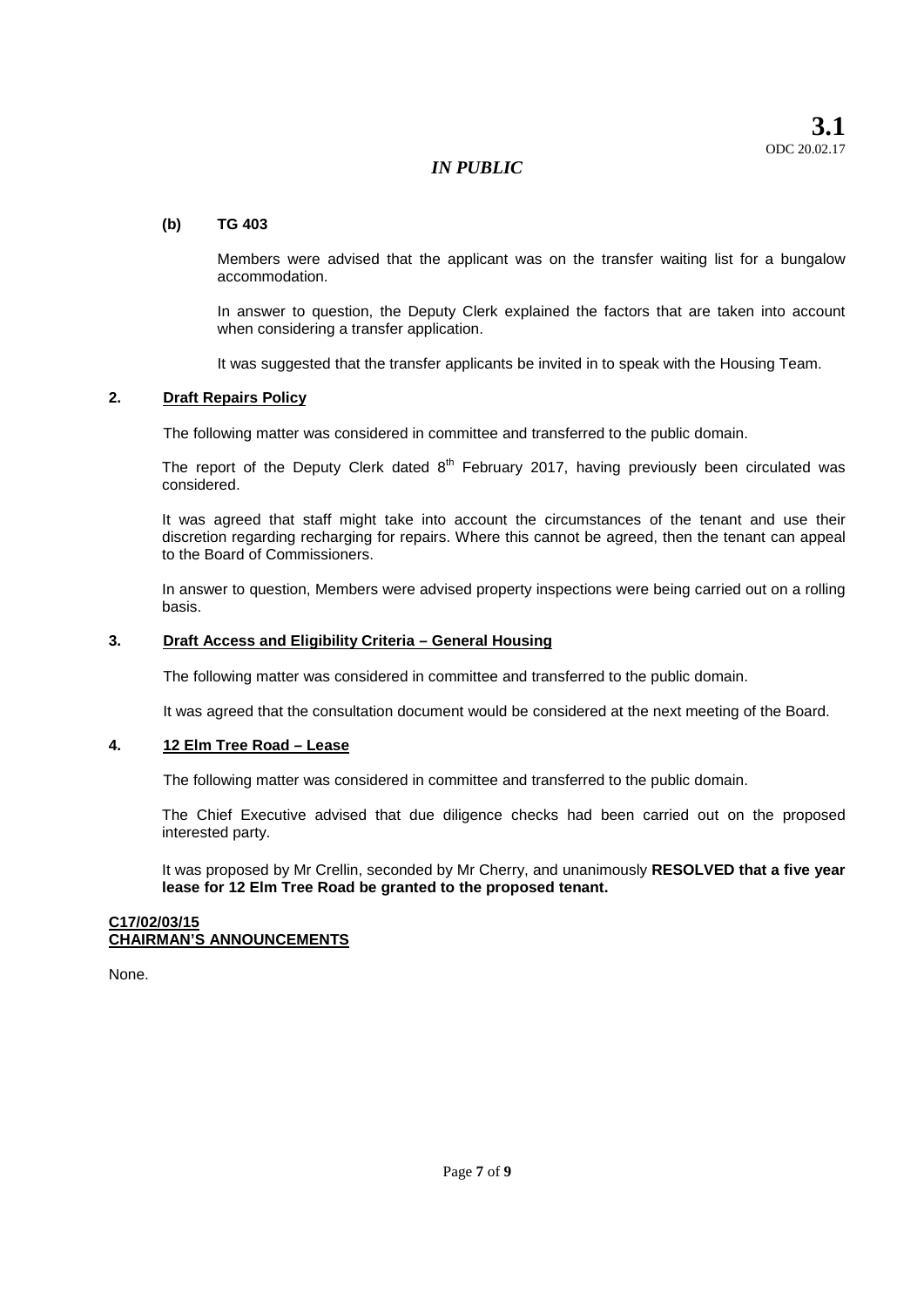## **C17/02/03/16 OTHER URGENT BUSINESS**

# **1. Maintenance Matters**

- (a) School Road All the windows in the telephone box have been smashed. Manx Telecom to be advised.
- (b) Kaighen's Lane Street Lights reported as not working. District Surveyor's Officers to investigate.
- (c) Kaighen's Lane Overhanging Tree.

In answer to comment, the Chief Executive advised that if a branch is overhanging in to the owner's property they do have the rights to lop the branch themselves.

It was agreed that a quotation would be issued from the Authority detailing the work entailed and the associated costs to carry out the works.

(d) Springfield Court – Warden Call System

A Member had received reports that the electricians were not on site that week. Members expressed concern over the delay in finishing the warden call system as this should be top priority.

#### (e) Steve Hislop Memorial

A Member reported that the garden area around the Steve Hislop Memorial required some attention.

### **2. Tenders**

In answer to question, the Chief Executive advised that the companies which are employed by the Authority are expected to have qualified tradesmen. A brief discussion ensued with regard to the craftsmen's qualification process carried out by the Department of Economic Development.

#### **3. C17/02/01/08(1) – Management Accounts**

In answer to question, the Deputy Clerk clarified that:-

- The final settlement of the grading claim was a result of the staff restructuring programme in 2009.
- Recommendations had been approved by the Board at that time.
- The grading was reviewed due to the transfer of responsibilities on the retirement of the former Amenities Officer.
- The regrading had been approved earlier in the financial year.

#### **4. Housing Expenditure**

The Chief Executive responded to questions from Members regarding the management accounts. He confirmed information which had previously been supplied showing a reduction in income and increase in expenditure against agreed budgets. These differences being funded from reserves, and had been reported monthly to the Board.